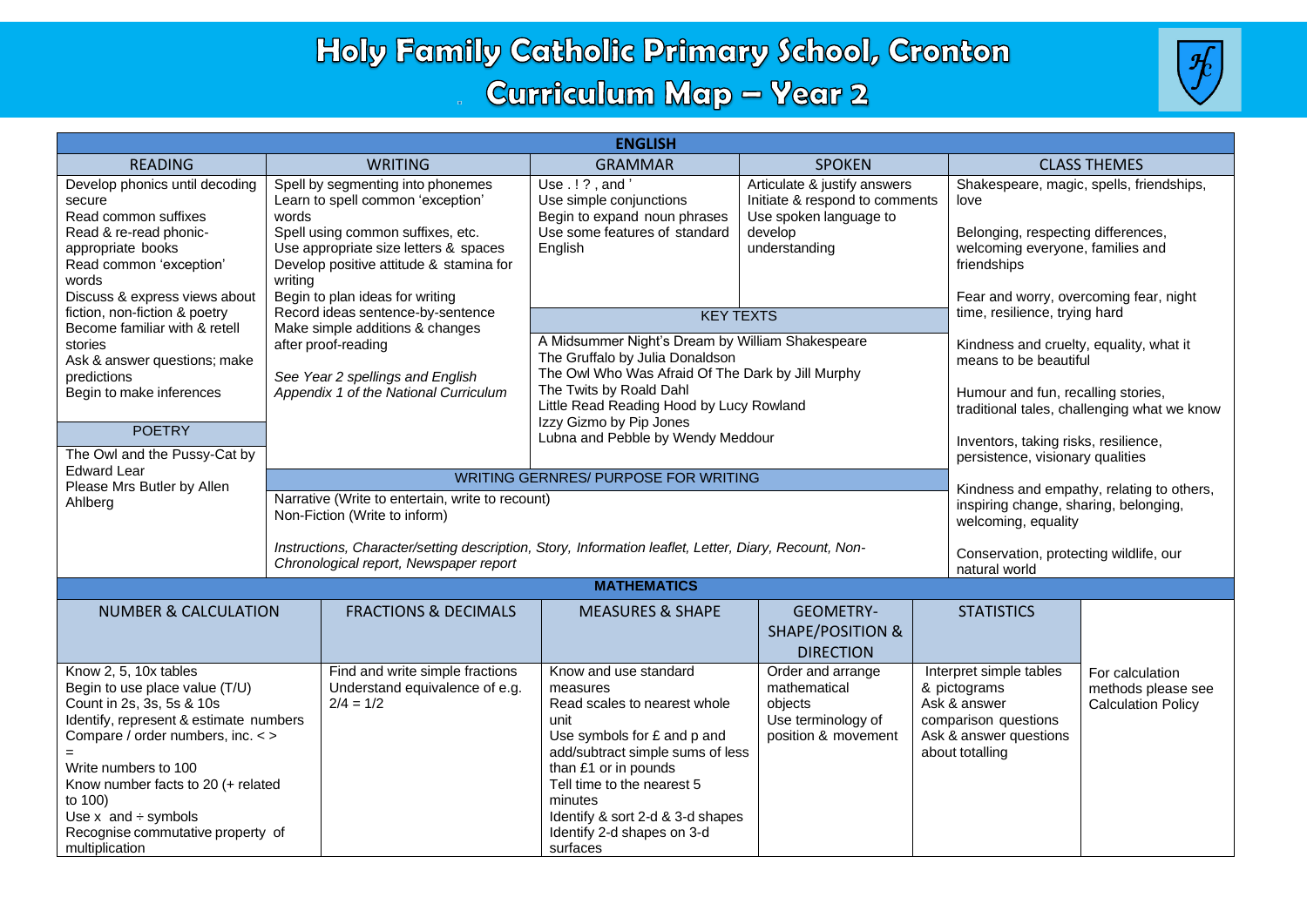| <b>RELIGIOUS EDUCATION</b>                                                                                                               |                                                   |                                                                                                                                                        |                                       |                                                                                                                                                |                                           |                                         |                               |            |                       |                          |                         |                                |
|------------------------------------------------------------------------------------------------------------------------------------------|---------------------------------------------------|--------------------------------------------------------------------------------------------------------------------------------------------------------|---------------------------------------|------------------------------------------------------------------------------------------------------------------------------------------------|-------------------------------------------|-----------------------------------------|-------------------------------|------------|-----------------------|--------------------------|-------------------------|--------------------------------|
| Domestic Church:<br>Beginnings                                                                                                           | Baptism/<br>Confirmation:<br>Signs and<br>Symbols |                                                                                                                                                        | Advent/<br>Christmas:<br>Preparations | Local Church:<br><b>Books</b>                                                                                                                  | Eucharist:<br>Thanksgiving                |                                         | Lent/Easter:<br>Opportunities | Pentecost: | Spread the Word       | Reconciliation:<br>Rules |                         | Universal Church:<br>Treasures |
|                                                                                                                                          |                                                   |                                                                                                                                                        | Judaism Week                          |                                                                                                                                                |                                           |                                         |                               |            | Hinduism/Islam Week   |                          |                         |                                |
|                                                                                                                                          |                                                   |                                                                                                                                                        |                                       |                                                                                                                                                | A JOURNEY IN LOVE (RSE)                   |                                         |                               |            |                       |                          |                         |                                |
|                                                                                                                                          |                                                   |                                                                                                                                                        |                                       |                                                                                                                                                | We meet God's love in the community       |                                         |                               |            |                       |                          |                         |                                |
| <b>PSHE (SEAL)</b>                                                                                                                       |                                                   |                                                                                                                                                        |                                       |                                                                                                                                                |                                           |                                         |                               |            |                       |                          |                         |                                |
| New Beginnings                                                                                                                           |                                                   | Out                                                                                                                                                    | Getting On and Falling                | Say No to Bullying                                                                                                                             | Going for Goals                           |                                         | Good to be Me                 |            |                       | Relationships            |                         | Changes                        |
|                                                                                                                                          |                                                   |                                                                                                                                                        |                                       |                                                                                                                                                | <b>SCIENCE</b>                            |                                         |                               |            |                       |                          |                         |                                |
| Our Changing World                                                                                                                       |                                                   |                                                                                                                                                        | What is in your habitat?              | <b>Apprentice Gardener</b>                                                                                                                     |                                           |                                         | Materials: Good choices       |            | Materials: Shaping Up |                          | Take care<br>Growing up |                                |
| <b>COMPUTING</b>                                                                                                                         |                                                   |                                                                                                                                                        |                                       |                                                                                                                                                |                                           |                                         |                               |            |                       |                          |                         |                                |
| <b>Online Buddies</b>                                                                                                                    |                                                   | My Online Life                                                                                                                                         |                                       | Code a Story                                                                                                                                   |                                           | Story Land                              |                               | Heads Up   |                       |                          | <b>Maths Madness</b>    |                                |
| <b>PHYSICAL EDUCATION</b>                                                                                                                |                                                   |                                                                                                                                                        |                                       |                                                                                                                                                |                                           |                                         |                               |            |                       |                          |                         |                                |
| Sending and Receiving (Invasion)<br>Movements (Athletics)<br>Striking for Accuracy (Net games)<br>Balance and Co-ordination (Gymnastics) |                                                   | 2D and 3D shapes (Gymnastics)<br>Group Games (Strike and Field)<br>Kicking and Dribbling (Invasion - Hockey & Football)<br>Animals - Dangerous (Dance) |                                       | Rule Making (Outdoor Adventure)<br>The UK - Traditional Dances (Dance)<br>Fictional characters - Pirates (Dance)<br>Famous People (Gymnastics) |                                           |                                         |                               |            |                       |                          |                         |                                |
| <b>HISTORY</b>                                                                                                                           |                                                   |                                                                                                                                                        |                                       |                                                                                                                                                |                                           |                                         |                               |            |                       |                          |                         |                                |
| The Great Fire of London                                                                                                                 |                                                   |                                                                                                                                                        | <b>Great Explorers</b>                |                                                                                                                                                |                                           | Spreading the word: From Caxton to Bell |                               |            |                       |                          |                         |                                |
| <b>GEOGRAPHY</b>                                                                                                                         |                                                   |                                                                                                                                                        |                                       |                                                                                                                                                |                                           |                                         |                               |            |                       |                          |                         |                                |
| <b>Continents and Oceans</b>                                                                                                             |                                                   |                                                                                                                                                        | Hot and Cold Places                   |                                                                                                                                                |                                           | Mugumareno Village, Zambia              |                               |            |                       |                          |                         |                                |
| <b>DESIGN &amp; TECHNOLOGY</b><br><b>ART &amp; DESIGN</b>                                                                                |                                                   |                                                                                                                                                        |                                       |                                                                                                                                                |                                           |                                         |                               |            |                       |                          |                         |                                |
| Great Fire of London inspired painting<br>Colour mixing and creating tints and shades - Picasso                                          |                                                   |                                                                                                                                                        |                                       | Textiles:<br>Puppets                                                                                                                           |                                           |                                         |                               |            |                       |                          |                         |                                |
| Zaha Hadid inspired collagraph printing<br>Mark making sessions - Van Gogh                                                               |                                                   |                                                                                                                                                        |                                       | Mechanisms:<br>Moving monsters                                                                                                                 |                                           |                                         |                               |            |                       |                          |                         |                                |
| Creating Asian elephants using clay<br>Natural vs man-made observational drawings                                                        |                                                   |                                                                                                                                                        |                                       |                                                                                                                                                | Cooking and Nutrition:<br>A balanced diet |                                         |                               |            |                       |                          |                         |                                |
| <b>MUSIC</b>                                                                                                                             |                                                   |                                                                                                                                                        |                                       |                                                                                                                                                |                                           |                                         |                               |            |                       |                          |                         |                                |
| Hands, Feet, Heart                                                                                                                       |                                                   |                                                                                                                                                        | Ho, Ho, Ho                            |                                                                                                                                                | I Wanna Play In A Band                    |                                         | Zootime                       |            | Friendship Song       |                          |                         | Reflect, Rewind and<br>Replay  |